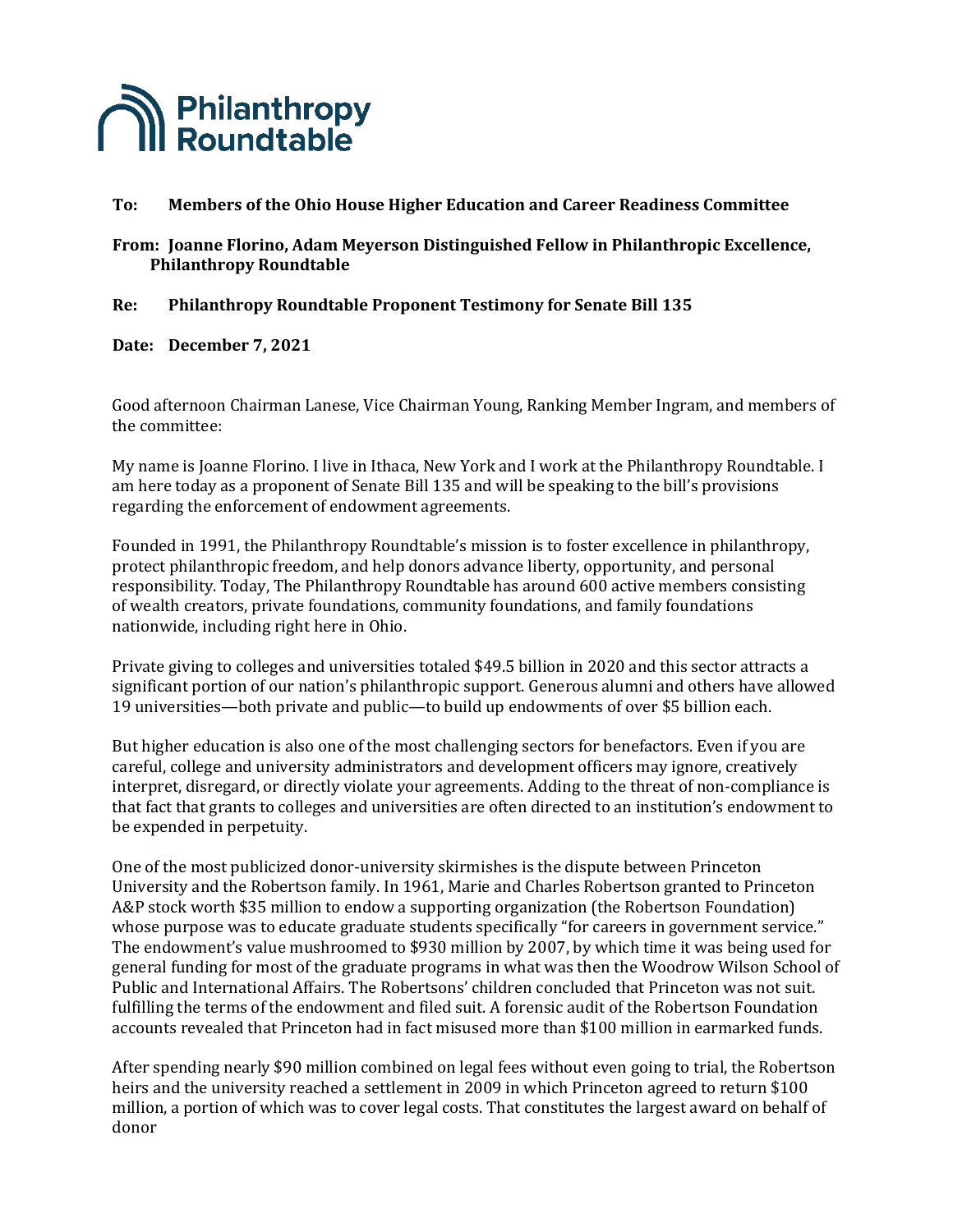# 1120 20th Street NW, Suite 550 South Washington, D.C. 20036

## main@PhilanthropyRoundtable.org 202.822.8333

intent in history, but the balance of funds in the original supporting organization was left for Princeton to spend however it chose. Nonetheless, the lead plaintiff in the suit, William Robertson, issued a statement calling the settlement "a message to nonprofit organizations of all kinds throughout our country that donors expect them to abide by the terms of the designated gifts or suffer the consequences."

At the Philanthropy Roundtable I and others counsel donors frequently about grantmaking in higher education. We believe that the nation needs wise philanthropists who invest judiciously in this area. But we do advise that higher education donors consistently exercise great care to do three essential things:

- be careful to include all instructions about the use of their grant in writing to avoid miscommunication
- ensure that key administrators and faculty are on board with their intentions so that the shared obligations are obvious to all involved parties and are also clear for future faculty and administrators
- respect academic freedom.

The endowment agreement signed by both Michael Moritz and Ohio State University makes clear that the donor did all these things. Yet we are here today because—despite William Robertson's hopes—there are no consequences for OSU's failure to abide by its commitments other than perhaps some bad publicity, and no recourse for the students who might have benefited from the donor's generosity.

I can assure you that such instances are not rare. The Moritz case is not a "one-off" incident. And while this bill before you now focuses only on Ohio institutions of higher education, we have seen similar issues arise in hospitals, human service organizations, museums, and other charities across the country. In addition to the Robertson case in New Jersey mentioned earlier, here are a few other examples:

In 1922, Albert Barnes created a trust called the Barnes Foundation in Merion, Pennsylvania, to hold his personal art collection. His indenture clearly required that the art was to be displayed in a specific building he had constructed and was never to be moved or sold. No fees were ever to be charged for viewing the art. Yet in 2004—53 years after his death—a court approved the movement of his collection to a fashionable and costly museum in Philadelphia that would be open to the public for a fee. This was exactly what Barnes had dreaded and it remains one of the most egregious violations of a donor's instructions.

In Massachusetts in January 2009, the trustees of Brandeis University voted to close its Rose Art Museum and sell its art in response to the economic downturn. This occurred despite the institution's commitment to its original donors to maintain the museum in perpetuity. The decision caused a firestorm of protest and an announcement by the state's attorney general that he intended to review each piece of art for donor restrictions. Brandeis went ahead with the museum closure, leading several museum trustees to file a lawsuit seeking an injunction to prevent the sale of any artwork and the spending of any of the museum's endowment funds. In March 2010, the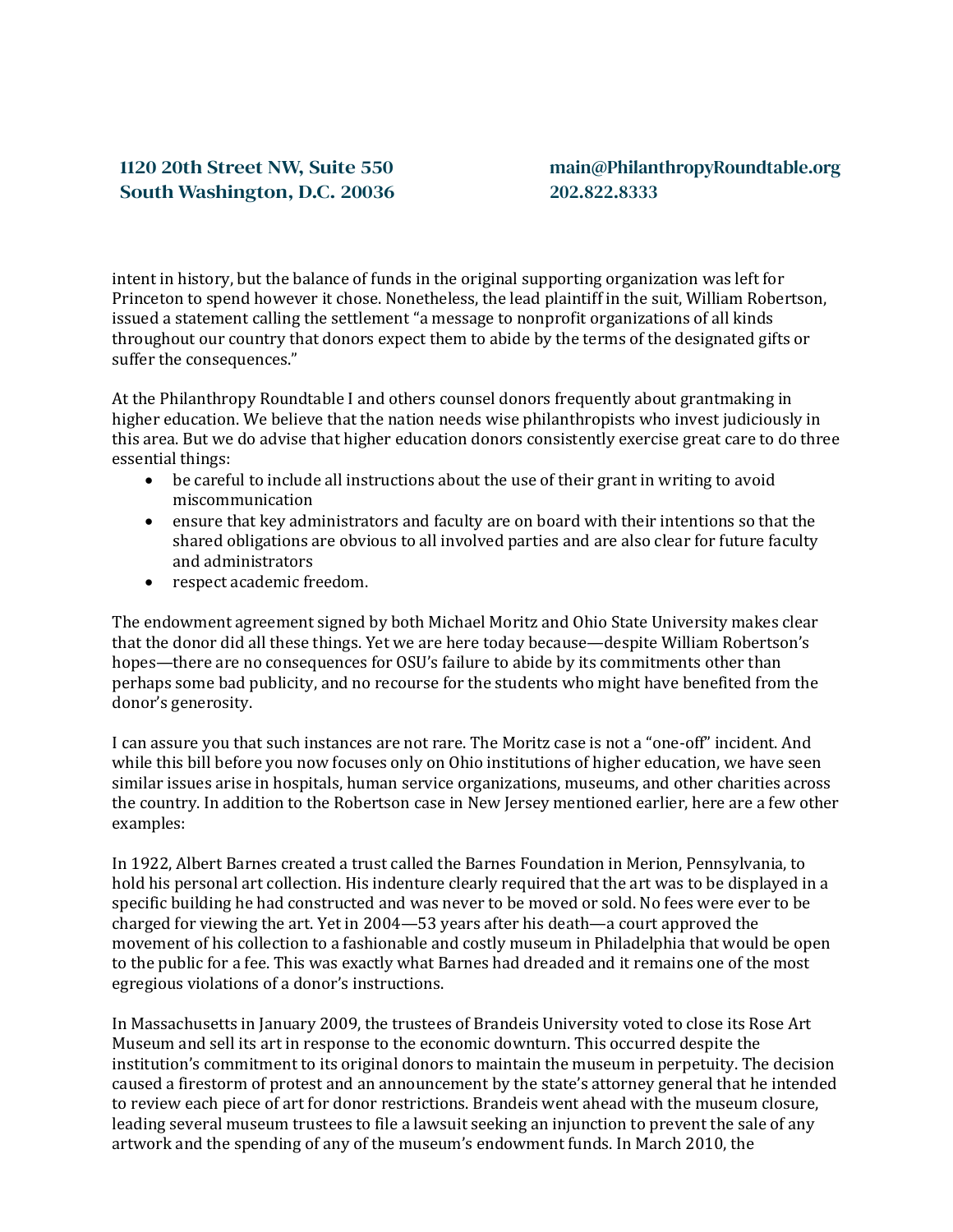university's trustees reversed their decision to close the museum, and in June 2011 the lawsuit was finally settled.

In 2010, a donor made an endowment agreement with St. John's University in Collegeville, Minnesota, to create a summer fellowship for students to complete a substantive research paper on corporate-business ethics. But while he received occasional thank-you notes from scholarship recipients, the college provided him no information on the research conducted. When he demanded to see the papers that had been produced, he was shocked to see that most of them had failed to address his specified topic. He went to court producing papers on such topics as "wonderment in the classroom." One lawsuit exhibit was a scholarship recipient's five-page paper explaining why he couldn't complete the assignment. The donor ultimately lost his case, but not on its merits. The March 2019 ruling of the U.S District Court of Minnesota stated that he had no standing to sue because the endowment was an "institutional fund" governed by the laws of the state and only the state's attorney general had standing in such matters.

In 2013 an Oklahoma jury awarded Garth Brooks—yes that Garth Brooks--\$1 million in a lawsuit he filed against Integris Canadian Valley Regional Hospital in 2009. The award included not only the return of his original \$500,000 donation, but also another \$500,000 in punitive damages. Brooks testified that he had made his donation as part of a 2005 agreement with the hospital to name some portion of a planned women's center for his mother, but then the women's center was never built. Although his testimony was disputed by the hospital, the jury was apparently persuaded by the argument made by the attorney representing Brooks that one party had kept its promise and one party had not.

In 2016, Westminster College in Fulton, Missouri, petitioned a court for access to \$12.6 million in restricted general endowment grants to fund its general operating budget, in violation of the donors' original wishes for those grants. During the hearing, it came to light that Westminster's president had already withdrawn restricted endowment funds without a court order and was in fact asking to access more money to repay the \$6.3 million spent without authorization. Although the court grudgingly granted the college's petition, it mandated a full payback-with-interest schedule, a policy that required approval from the college's Board of Trustees to access endowment funds, and the submission of Westminster's annual independent audit statements to the state attorney general's office through the end of the 2019 fiscal year.

These cases I've mentioned involve amounts ranging from what may have been relatively small donations to between \$20 billion and \$30 billion—the latter being the value of Albert Barnes' art collection when it was moved to Philadelphia. They all demonstrate that honoring the terms and restrictions of these financial transfers is a matter of great importance, and that both state attorneys general and state courts can be integral to the resolution of conflicts in this area.

I work with a wide variety of charitable donors on these matters, and Senate Bill 135 would benefit and encourage philanthropy in three important ways:

- Legal Standing If an endowment benefactor discovers that a beneficiary who signed an endowment agreement is failing to honor its terms, he or she can notify the attorney general, and—if the attorney general fails to resolve the issue within 6 months—can file a complaint. This guarantees the right of donors to enforce the commitments made to them by a charitable institution.
- Appointment of a Legal Representative This provides an additional safeguard to prevent breaches of endowment agreements. I can say without hesitation that the donors I counsel would welcome the ability to name a legal representative who would be able to enforce